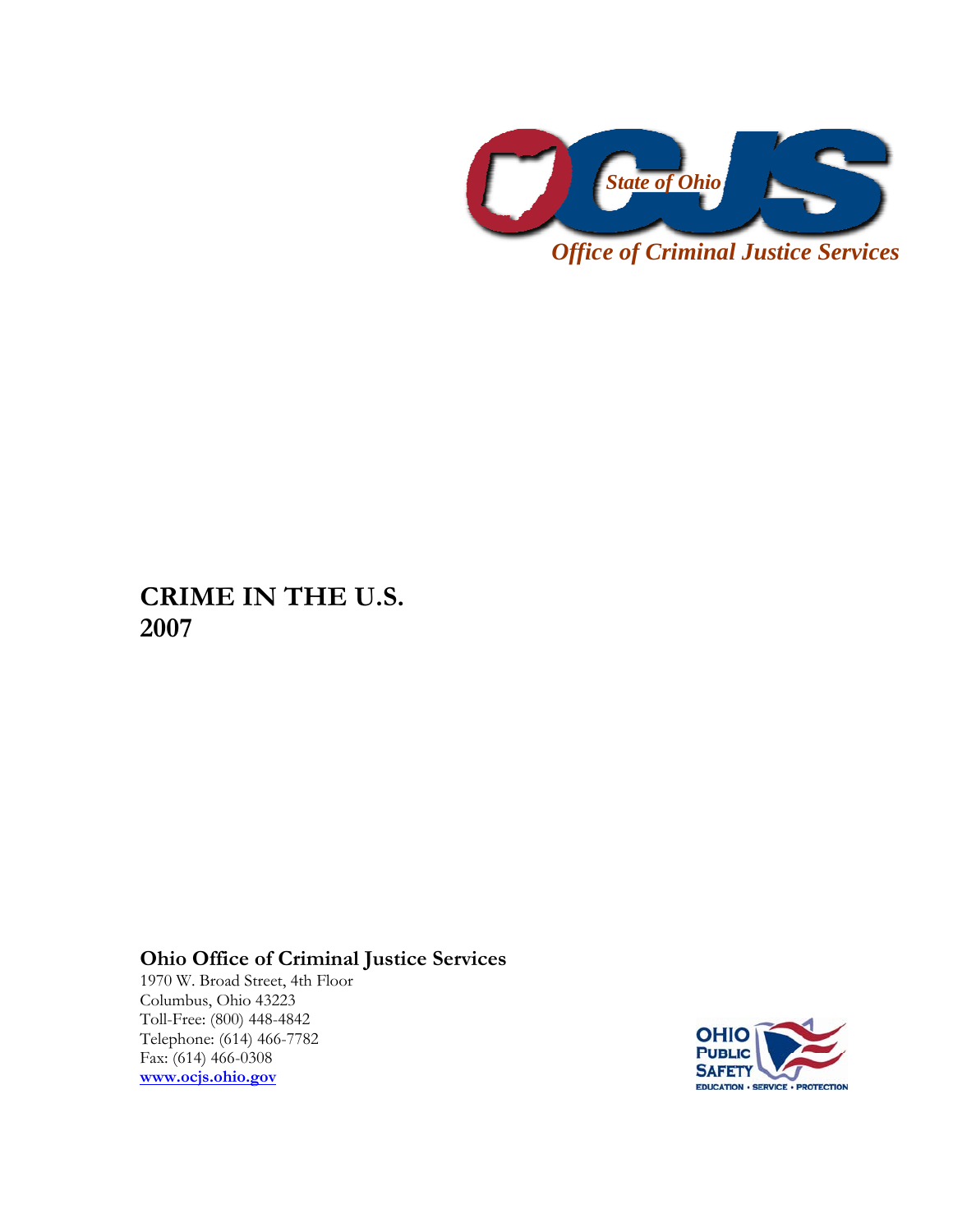## **CRIME IN THE UNITED STATES 2007**

On September 15, 2008, the Federal Bureau of Investigation released *Crime in the United States 2007*. This annual publication is a compilation of statistics collected by the FBI's Uniform Crime Reporting (UCR) program, which is a nationwide, cooperative statistical effort of more than 17,000 city, university and college, county, state, tribal, and federal law enforcement agencies voluntarily reporting data on crimes brought to their attention. During 2007, law enforcement agencies active in the UCR program represented 94.6 percent of the total population.

Data for Ohio, the East North Central region of the Midwest<sup>[1](#page-1-0)</sup>, and the U.S. are summarized below.

**Violent Crime**. Violent crime includes murder and non-negligent manslaughter, forcible rape, robbery, and aggravated assault. The overall rate (per 100,000 population) of violent crime in the U.S. decreased 1.4 percent from 2006 to 2007. The East North Central region showed a rate decrease of 1.5 percent. In Ohio, the rate decreased 2.0 percent, from 350.3 per 100,000 population to 343.2 per 100,000 population. Ohio's violent crime rate is still much lower than the nation's rate of 466.9.

- o Murder and non-negligent manslaughter. The murder rate decreased 1.3 percent for the U.S. and 3.3 percent in the East North Central region. In Ohio, the murder rate decreased 4.2 percent.
- o Forcible rape. Rape decreased 3.2 percent in the U.S. and 4.6 percent in the East North Central region. The rape rate decreased 2.0 percent in Ohio.
- o Robbery. Robbery rates decreased 1.2 percent in the U.S. and 2.7 percent in the East North Central region. Ohio showed a decrease of 4.6 percent in robbery from 166.8 to 159.2 per 100,000 population. Ohio's rate is higher than that of the U.S. (147.6) and the region (147.0).
- o Aggravated Assault. Aggravated assault rates decreased 1.3 percent in the U.S. and 0.3 percent in the East North Central region. In Ohio, the aggravated assault rate increased 1.1 percent. Ohio's rate (140.7) is less than that of the region (243.1) and less than half that of the U.S. (283.8).

**Property Crime**. Property crime consists of burglary, larceny-theft, and motor vehicle theft<sup>[2](#page-1-1)</sup>. The property crime rate in the U.S. decreased 2.1 percent, from 3334.5 per 100,000 to 3263.5 per 100,000. In the East North Central region, property crime decreased 3.8 percent. In Ohio, the overall property crime rate decreased 6.1 percent.

- o Burglary. The burglary rate decreased 0.9 percent in the U.S. and decreased 2.2 percent in the East North Central region. In Ohio, the burglary rate decreased 5.6 percent to 859.1 per 100,000 population. This rate is higher than that of the U.S. (722.5) and is the highest in the East North Central region.
- o Larceny-theft. Larceny-theft rates decreased 1.3 percent in the U.S. and decreased 3.1 percent in the East North Central region. In Ohio, the larceny-theft rate decreased 5.8 percent.

<u>.</u>

<sup>1</sup> The East North Central region consists of Illinois, Indiana, Michigan, Ohio, and Wisconsin.

<span id="page-1-1"></span><span id="page-1-0"></span><sup>2</sup> Arson is also considered a property crime; however, the UCR program does not have sufficient data to estimate arson offenses.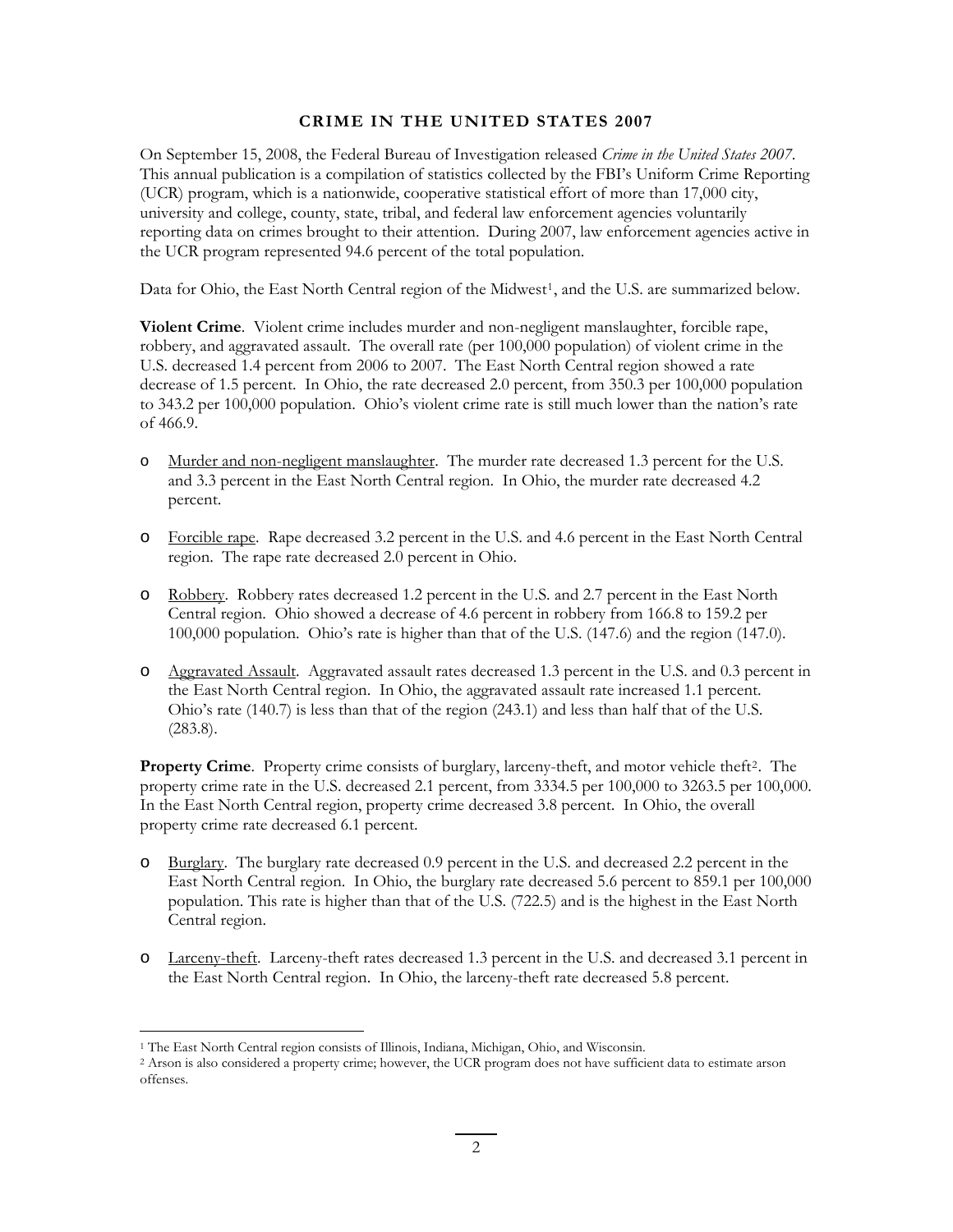- o Motor vehicle theft. Motor vehicle theft decreased 8.8 percent in the U.S. and 11.4 percent in the East North Central region. In Ohio, the rate decreased 9.7 percent to 294.6 per 100,000—a rate lower than that of the East North Central region (308.2) and the U.S. (363.3).
- o The following tables display 2006-2007 crime rate changes for the U.S., the East North Central region, Ohio, and Ohio's largest cities[3](#page-2-0).

| <b>OFFENSES</b>                                        | <b>OHIO</b>                                                                                                                                                                                   | NATIONAL/REGIONAL                                                                                                                                                                                                                       |
|--------------------------------------------------------|-----------------------------------------------------------------------------------------------------------------------------------------------------------------------------------------------|-----------------------------------------------------------------------------------------------------------------------------------------------------------------------------------------------------------------------------------------|
| <b>Violent Crime Totals</b><br>Ohio: Decrease of 2.0%. | Cincinnati: Decrease of 11.4%.<br>Cleveland: Decrease of 5.3%.<br>Columbus: Increase of 4.8%.<br>Dayton: Decrease of 5.1%.<br>Toledo: Increase of 7.0%.<br>Youngstown: Decrease of 16.8%.     | <b>National:</b> Decrease of 1.4%.<br>East North Central: Decrease of<br>1.5%. Michigan reported the largest<br>decrease (-4.7%).                                                                                                       |
| Murder<br>Ohio: Decrease of 4.2%.                      | Cincinnati: Decrease of 34.2%.<br>Cleveland: Increase of 23.5%.<br>Columbus: Decrease of 24.5%.<br>Dayton: Decrease of 22.6%.<br>Toledo: Decrease of 62.2%.<br>Youngstown: Increase of 33.5%. | National: Decrease of 1.3%.<br>East North Central: Decrease of<br>3.3%. Michigan reported the largest<br>decrease (-5.0%), while Wisconsin<br>was the only state to report an<br>increase $(+10.7%)$ .                                  |
| Forcible Rape<br>Ohio: Decrease of 2.0%.               | Cincinnati: No change.<br>Cleveland: Decrease of 13.5%.<br>Columbus: Increase of 12.1%.<br>Dayton: Decrease of 1.1%.<br>Toledo: Decrease of 9.1%.<br>Youngstown: Increase of 8.1%.            | <b>National:</b> Decrease of 3.2%.<br>East North Central: Decrease of<br>4.6%. Michigan reported a 12.9%<br>decrease. Wisconsin reported the<br>largest increase $(+7.3\%)$ .                                                           |
| Robbery<br>Ohio: Decrease of 4.6%.                     | Cincinnati: Decrease of 22.0%.<br>Cleveland: Decrease of 3.5%.<br>Columbus: Increase of 4.9%.<br>Dayton: Decrease of 5.4%.<br>Toledo: Decrease of 0.1%.<br>Youngstown: Decrease of 21.3%.     | <b>National:</b> Decrease of 1.2%<br>East North Central: Only Indiana<br>reported an increase $(+8.1\%)$ , while<br>others reported decreases ranging<br>from -2.5% to -5.4%.                                                           |
| Aggravated Assault<br>Ohio: Increase of 1.1%.          | Cincinnati: Increase of 11.1%.<br>Cleveland: Decrease of 8.2%.<br>Columbus: Increase of 3.6%.<br>Dayton: Decrease of 4.5%.<br>Toledo: Increase of 14.0%.<br>Youngstown: Decrease of 19.0%.    | National: Decrease of 1.3%.<br>East North Central: Decrease of<br>0.3%. Illinois and Michigan<br>reported decreases, while Ohio,<br>Wisconsin, and Indiana reported<br>increases ranging from $+1.1\%$<br>(Ohio) to $+6.8\%$ (Indiana). |

## **Change in crime rate (per 100,000 population) from 2006 to 2007**

<span id="page-2-0"></span><sup>&</sup>lt;sup>3</sup> Akron's data were not included in Crime in the United States 2006; therefore, the crime rate changes could not be calculated.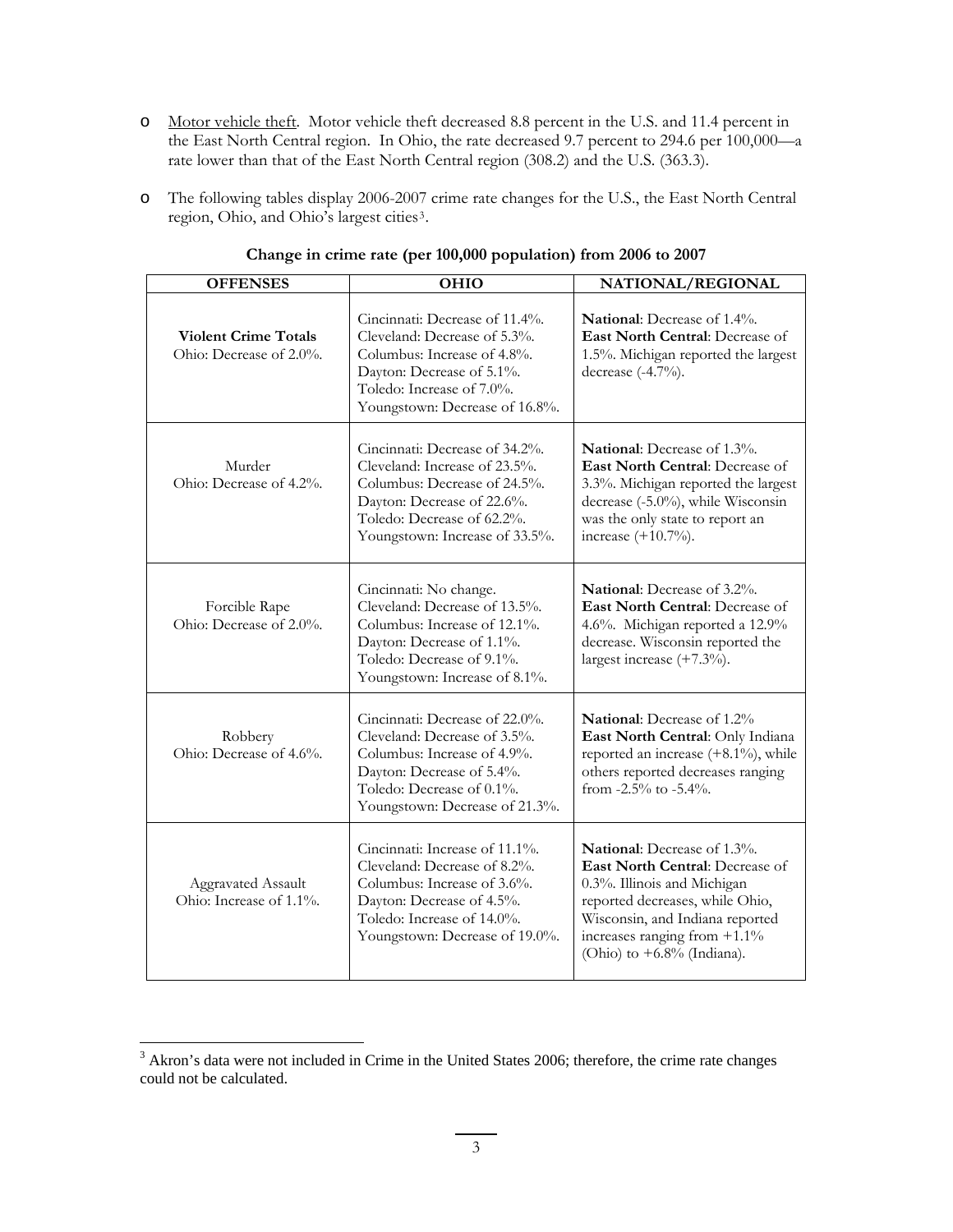| <b>OFFENSES</b>                                         | <b>OHIO</b>                                                                                                                                                                                 | NATIONAL/REGIONAL                                                                                                                                                                                 |
|---------------------------------------------------------|---------------------------------------------------------------------------------------------------------------------------------------------------------------------------------------------|---------------------------------------------------------------------------------------------------------------------------------------------------------------------------------------------------|
| <b>Property Crime Totals</b><br>Ohio: Decrease of 6.1%. | Cincinnati: Decrease of 13.6%.<br>Cleveland: Decrease of 1.5%.<br>Columbus: Decrease of 1.8%.<br>Dayton: Decrease of 9.0%.<br>Toledo: Decrease of 11.2%.<br>Youngstown: Decrease of 14.0%.  | <b>National:</b> Decrease of 2.1%<br>East North Central: Decrease of<br>3.8%. Nearly all states reported<br>decreases ranging from -2.8% to<br>-6.1%. Wisconsin reported a slight<br>increase.    |
| Burglary<br>Ohio: Decrease of 5.6%.                     | Cincinnati: Decrease of 4.0%.<br>Cleveland: Decrease of 3.5%.<br>Columbus: Decrease of 3.6%.<br>Dayton: Decrease of 5.1%.<br>Toledo: Decrease of 12.9%.<br>Youngstown: Decrease of 14.0%.   | <b>National:</b> Decrease of 0.9%<br>East North Central: Decrease of<br>2.2%. Michigan, Illinois, and Ohio<br>reported decreases, while Indiana<br>and Wisconsin reported increases.              |
| Larceny-Theft<br>Ohio: Decrease of 5.8%.                | Cincinnati: Decrease of 15.2%.<br>Cleveland: Decrease of 4.4%.<br>Columbus: Decrease of 0.6%.<br>Dayton: Decrease of 5.0%.<br>Toledo: Decrease of 7.5%.<br>Youngstown: Decrease of 9.6%.    | <b>National:</b> Decrease of 1.3%<br><b>East North Central: Decrease of</b><br>3.1%. Only Wisconsin reported an<br>increase $(+1.0)$ . Ohio reported the<br>greatest decrease (-5.8%).            |
| Motor Vehicle Theft<br>Ohio: Decrease of 9.7%.          | Cincinnati: Decrease of 27.8%.<br>Cleveland: Increase of 6.8%.<br>Columbus: Decrease of 3.3%.<br>Dayton: Decrease of 26.2%.<br>Toledo: Decrease of 25.3%.<br>Youngstown: Decrease of 27.6%. | <b>National:</b> Decrease of 8.8%.<br>East North Central: Decrease of<br>11.4%. All states posted relatively<br>large decreases, ranging from<br>$-5.0\%$ (Wisconsin) to $-15.5\%$<br>(Michigan). |
| Arson<br>Ohio: not available.                           | Cincinnati: Decrease of 20.4%.<br>Cleveland: Increase of 5.8%.<br>Columbus: Increase of 13.4%.<br>Dayton: Increase of 4.7%.<br>Toledo: Increase of 0.9%.<br>Youngstown: Decrease of 6.2%.   | Arson data are not available for a<br>regional or national comparison.                                                                                                                            |